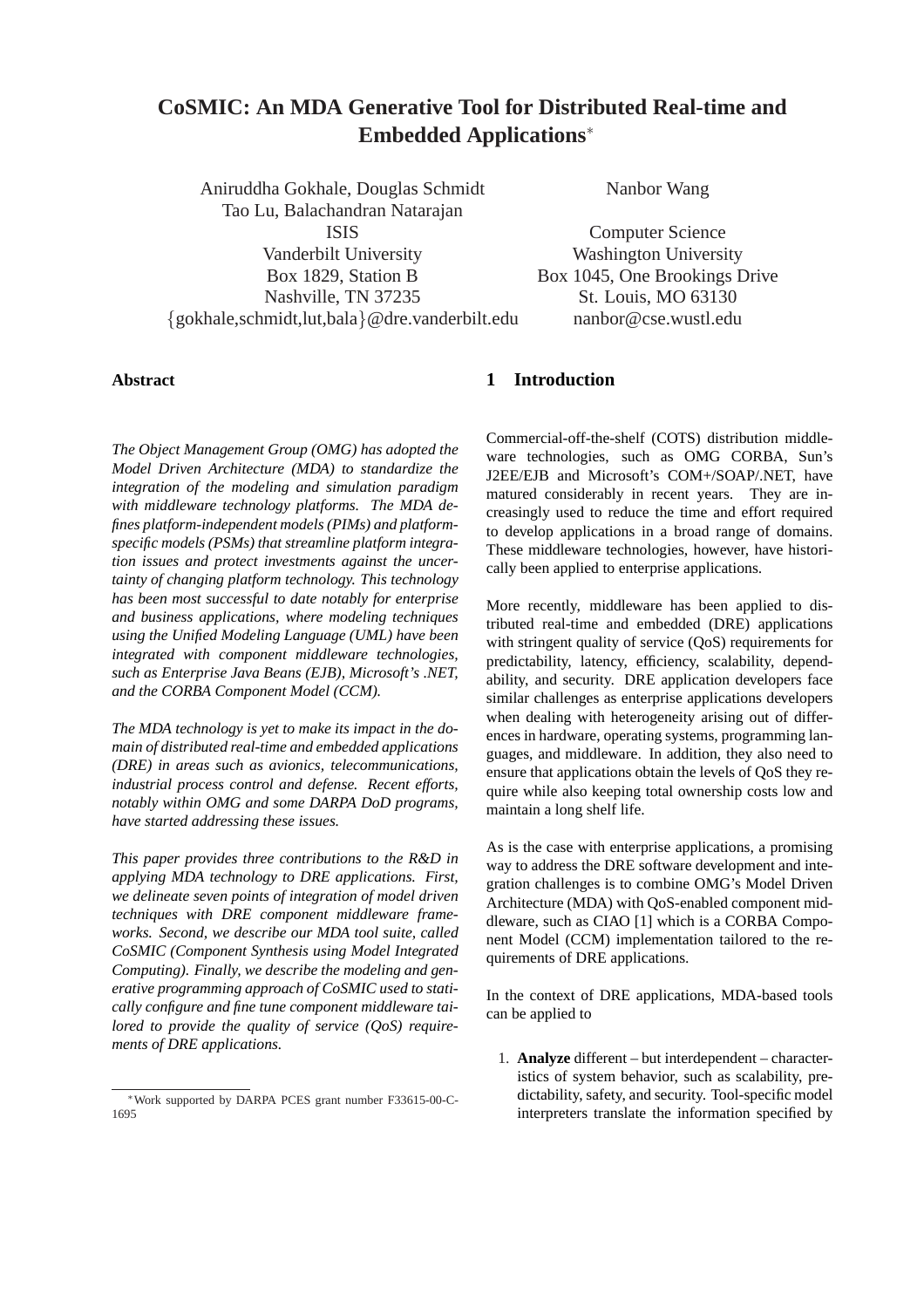models into the input format expected by analysis tools. These tools can check whether the requested behavior and properties are feasible given the specified application and resource constraints.

2. **Synthesize** platform-specific code that is customized for particular component middleware and DRE application properties, such as end-to-end timing deadlines, recovery strategies to handle various runtime failures in real-time, and authentication and authorization strategies modeled at a higher level of abstraction.

Combining MDA and QoS-enabled component middleware effectively is essential to resolve the static and dynamic QoS provisioning challenges of complex DRE systems. This paper provides the following three contributions to the successful integration of MDA and QoSenabled component middleware that is essential to address these challenges: First, we illustrate seven points of integration of MDA with DRE component middleware frameworks, such as CIAO; Second, we describe our MDA tool suite, called CoSMIC (Component Synthesis using Model Integrated Computing); Third, we describe the modeling and generative programming approach of CoSMIC used to statically configure and fine tune component middleware tailored to provide the QoS requirements of DRE applications.

## **2 Integrating MDA with QoS-enabled Component Middleware**

Section 1 outlined the key challenges associated with developing DRE applications with multidimensional QoS requirements. Integrating OMG MDA with QoSenabled component middleware is a promising approach to address these challenges. This integration can provide the following benefits:

- Combining MDA with component middleware helps to overcome problems [2] with earliergeneration CASE tools since it does not require the modeling tools to generate all the code. Instead, large portions of applications can be *composed* from reusable, prevalidated middleware components.
- Combining MDA and component middleware helps address environments where control logic and procedures change at rapid pace, by synthesizing and assembling newer extended components that implement the new procedures and processes.
- Combining component middleware with MDA helps to make middleware more flexible and robust by automating the configuration of many QoScritical aspects, such as concurrency, distribution, resource reservation, security, and dependability. Moreover, MDA-synthesized code can help bridge the interoperability and portability problems between different middleware for which standard solutions do not yet exist.
- Combining component middleware with MDA helps to model the interfaces among various components in terms of standard middleware, rather than language-specific features or proprietary APIs.
- Changes to the underlying middleware or language mapping for one or many of the components modeled can be handled easily as long as they interoperate with other components. Interfacing with other components can be modeled as constraints that can be validated by model checkers.

Figure 1 illustrates seven points at which OMG MDA can be integrated into component middleware architectures and applied to DRE applications. We describe each



Figure 1: **Integrating MDA with Component Middleware**

of these seven integration points below: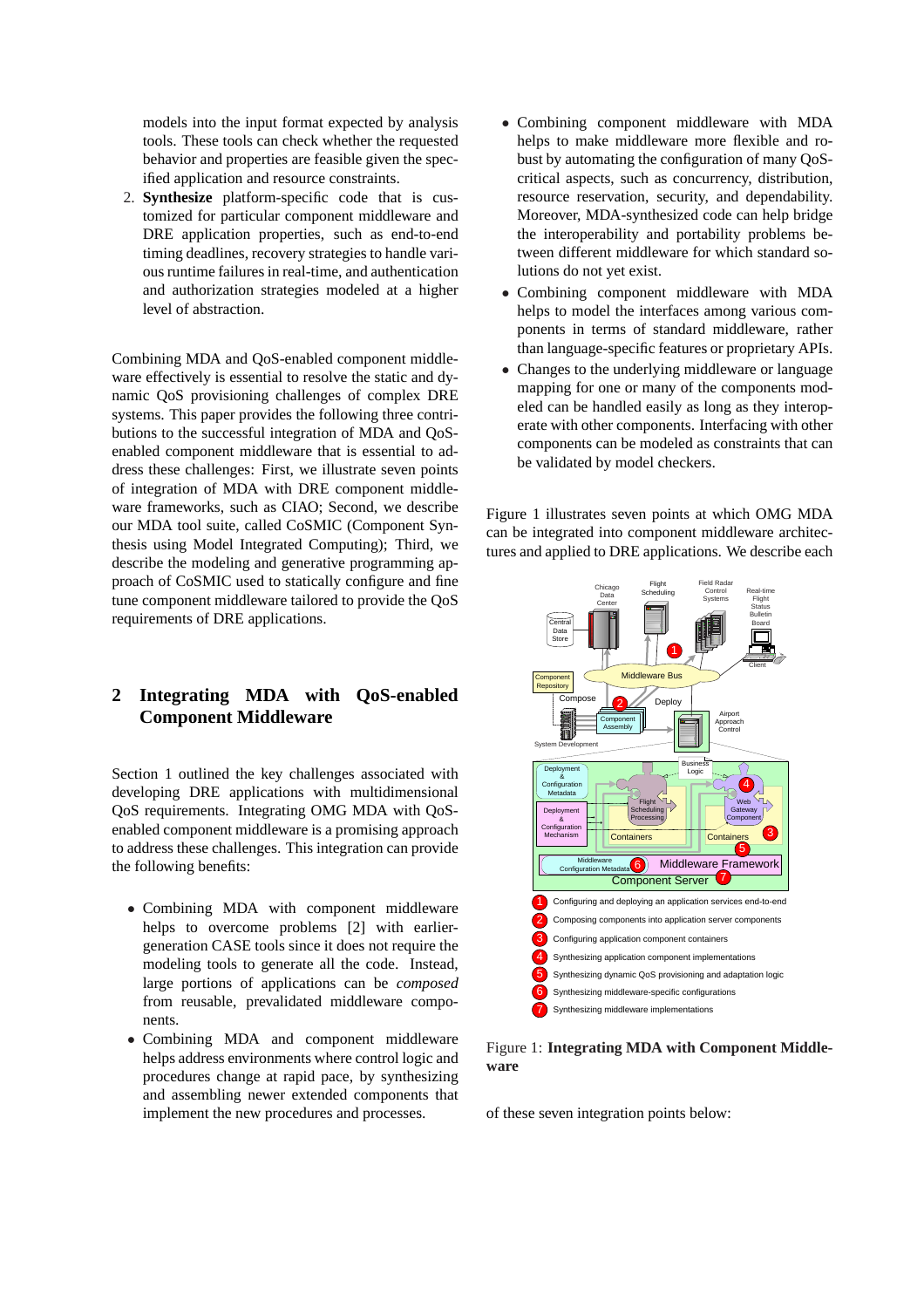**1. Configuring and deploying application services end-to-end.** Developing complex DRE applications requires application developers to handle a variety of configuration and deployment challenges, such as

- Locating the appropriate existing services
- Partitioning and distributing application processes among component servers using the same middleware technologies and
- Provisioning the QoS required for each service that comprises an application end-to-end.

It is a daunting task to identify and deploy all these capabilities into an efficient, correct, and scalable end-to-end application configuration. For example, to maintain correctness and efficiency, services may change or migrate when the DRE application requirements change. Careful analysis is therefore required to partition collaborating services on distributed nodes so the information can be processed efficiently, dependably, and securely.

Integrating MDA and component middleware to deploy DRE application services end-to-end can help developers configure the right set of services into the right part of an application in the right way. MDA analysis tools can help determine the appropriate partitioning of functionality that should be deployed into various component servers throughout a network.

**2. Composing components into component servers.** Integrating MDA with component middleware provides capabilities that help application developers to compose components into application servers by

- Selecting a set of suitable, semantically compatible components from reuse repositories.
- Specifying the functionality required by new components to isolate the details of DRE systems that (1) operate in environments where DRE processes change periodically and/or (2) interface with thirdparty software associated with external systems.
- Determining the interconnections and interactions between components in metadata.
- Packaging the selected components and metadata into an assembly that can be deployed into the component server.

**3. Configuring application component containers.** Application components use containers to interact with the component servers in which they are configured. Containers manage many policies that distributed applications can use to fine-tune underlying component middleware behavior, such as its priority model, required service priority level, security, and other quality of service properties. Since DRE applications consist of many interacting components, their containers must be configured with consistent and compatible QoS policies.

Due to the number of policies and the intricate interactions among them, it is tedious and error-prone for a DRE application developer to *manually* specify and maintain component policies and semantic compatibility with policies of other components. MDA tools can help automate the validation and configuration of these container policies by allowing system designers to specify the required system properties as a set of models. Other MDA tools can then analyze the models and generate the necessary policies and ensure their consistency.

**4. Synthesizing application component implementations.** Developing complex DRE applications today involves programming new components that add application-specific functionality. Likewise, new components must be programmed to interact with external systems and sensors, such as a machine vision module controller, that are not internal to the application. Since these components involve substantial knowledge of application domain concepts, such as mechanical designs, manufacturing process, workflow planning, and hardware characteristics, it would be ideal if they could be developed in conjunction with mechanical engineers or domain experts, rather than programmed manually in isolation by software developers.

The shift toward high-level design languages and modeling tools is creating an opportunity for increased automation in generating and integrating application components. The goal is to bridge the gap between specification and implementation via sophisticated aspect weavers [3] and generator tools [4] that can synthesize platform-specific code customized for specific application properties, such as resilience to equipment failure, prioritized scheduling, and bounded worst-case execution under overload conditions.

**5. Synthesizing dynamic QoS provisioning and adaptation logic.** Based on the overall system model and constraints, MDA tools may decide to plug in existing dynamic QoS provisioning and adaptation modules, such as QuO [], using appropriate parameters. When none is readily available, the MDA tools can assist in creating the new behavior by synthesizing the logic using the languages provided by the adaptation modules. The generated dynamic QoS behavior can then be used in system simulation dynamically to verify its validity. It can then be composed into the system as described above.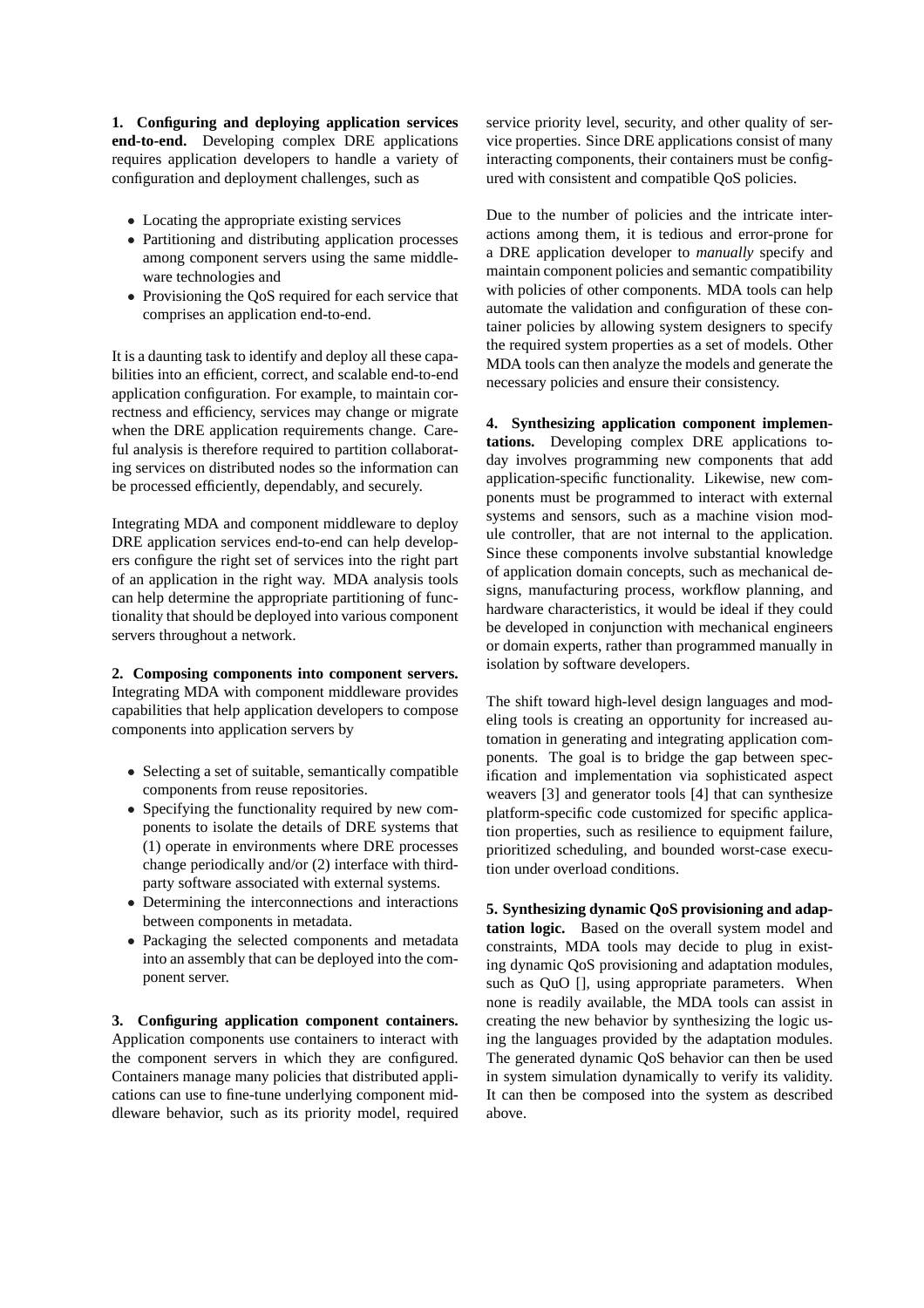**6. Synthesizing middleware-specific configurations.** The infrastructure middleware technologies used by component middleware provide a wide range of policies and options to configure and tune their behavior. For example, CORBA ORBs often provide the following options and tuning parameters:

- Various types of transports and protocols
- Various levels of fault tolerance
- Middleware initialization options
- Efficiency of (de)marshaling event parameters
- Efficiency of demultiplexing incoming method calls
- Threading models and thread priority settings and
- Buffer sizes, flow control, and buffer overflow handling

Certain combinations of the options provided by the middleware may be semantically incompatible when used to achieve multiple QoS properties.

For example, a component middleware implementation could offer a range of security levels to the application. In the lowest security level, the middleware exchanges all the messages over an unsecure channel. The highest security level, in contrast, encrypts and decrypts messages exchanged through the channel using a set of dynamic keys. The same middleware could also provide an option to use zero-copy optimizations to minimize latency. A modeling tool could automatically detect the incompatibility of trying to compose the zero-copy optimization with the highest security level (which makes another copy of the data during encryption and decryption).

Advanced meta-programming techniques, such as adaptive and reflective middleware [5, 6, 7, 8] and aspectoriented programming [3], are being developed to configure middleware options so they can be tailored for particular DRE application use cases.

**7. Synthesizing middleware implementations.** MDA can also be integrated with component middleware by using generative tools to synthesize custom middleware implementations. This integration is a more aggressive use of modeling and synthesis than integration point 5 described above since it affects middleware *implementations*, rather than their configurations. Application integrators could use these capabilities to generate highly customized implementations of component middleware so that

• It only includes the features actually needed for a particular application and

• It is carefully fine-tuned to the characteristics of particular programming languages, operating systems, and networks.

## **2.1 CoSMIC: Component Synthesis using Model Integrated Computing**

The Component Synthesis using Model Integrated Computing (CoSMIC) project is a MDA toolset being developed by the Institute for Software Integrated Systems (ISIS) at Vanderbilt University to (1) *model and analyze* distributed real-time and embedded application functionality and QoS requirements and (2) *synthesize* CCM-specific deployment metadata required to deliver end-to-end QoS to DRE applications.

The CoSMIC toolsuite provides modeling of DRE systems, their QoS requirements, and QoS adaptation policies used for DRE application QoS management. The component behavior, their interactions, and QoS requirements are modeled using a language similar to the Embedded Systems Modeling Language (ESML) [9]. Whereas ESML enables modeling a proprietary avionics component middleware, CoSMIC enables modeling the standards-based CCM components. Moreover, CoS-MIC provides modeling languages to model the adaptive QoS behavior supported by QuO/Qoskets.

The CoSMIC project is developing synthesis tools targeted at the CIAO [1] component middleware, which is a real-time, QoS-enabled enhancement to CCM. CIAO abstracts component QoS requirements into metadata that can be specified in a component assembly after a component has been implemented. Decoupling QoS requirements from component implementations greatly simplifies the conversion and validation of an application model with multiple QoS requirements into CCM deployment of DRE applications.

The remainder of this section describes how we are combining the CoSMIC modeling and generative tools with the CIAO component middleware platform to address key challenges faced by the developers of DRE applications. Figure 2 illustrates the interface between CoSMIC and CIAO.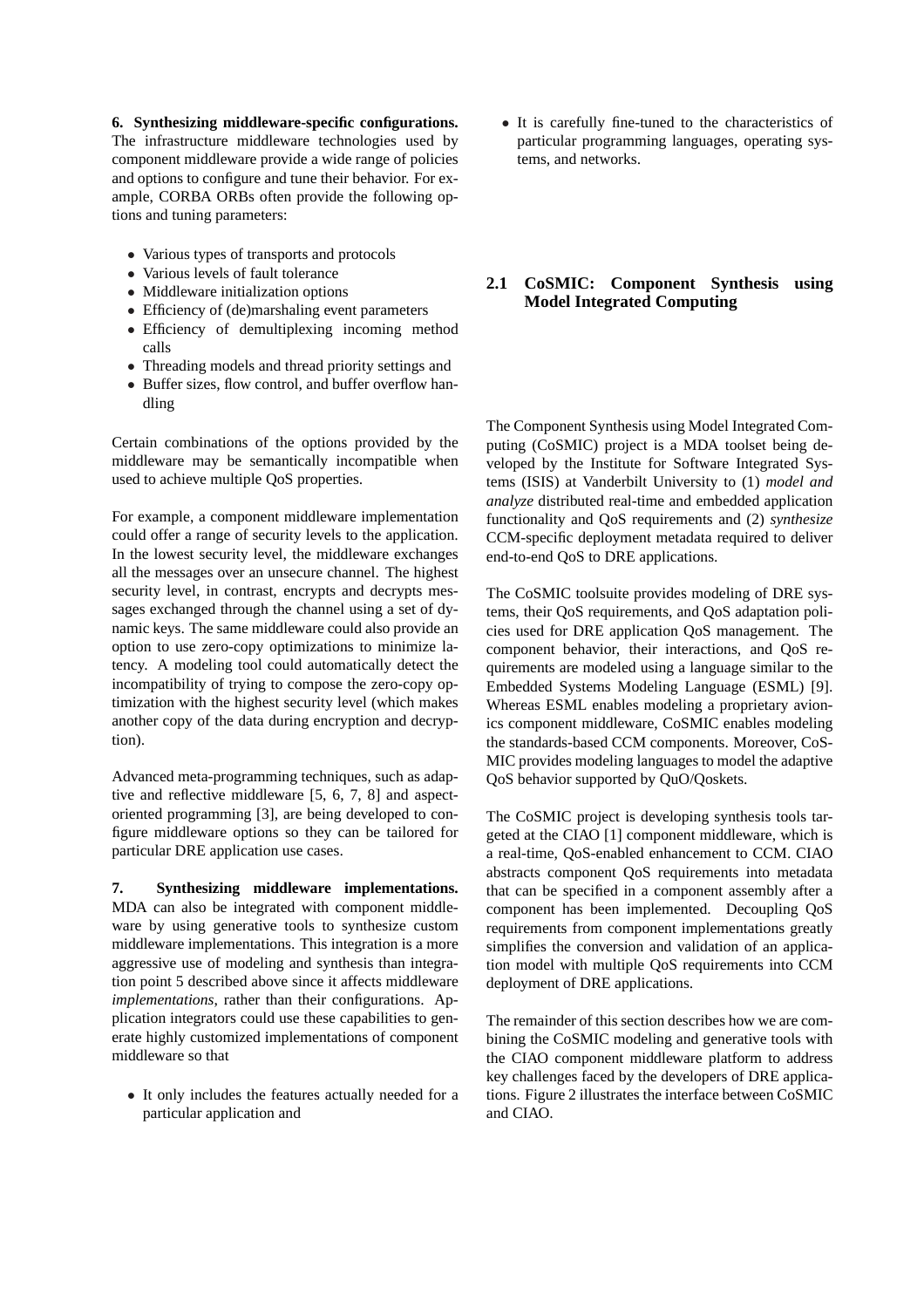

Figure 2: **Interaction between CoSMIC and CIAO**

#### **Challenge 1: Satisfying Multiple Quality of Service (QoS) Requirements Simultaneously**

**Problem.** DRE applications demand stringent QoS support from their middleware. For example, DRE applications such as controller for high-speed surface mount component pick-and-place machines require realtime predictability and performance guarantees. Due to (1) the complexity of these QoS requirements, (2) the heterogeneity of the environments in which they are deployed, and (3) the existing legacy systems and data, it is infeasible to develop a single-vendor, endto-end solution that can address all these challenges. Instead, integrating highly configurable, flexible, and optimized COTS components from several different providers based on standard component middleware enables developers to assemble and deploy these systems rapidly and robustly. Ensuring application QoS requirements end-to-end, however, can be complicated.

**Solution.** A benefit of MDA is its ability to employ complex modeling tools that can check for certain properties of the implementation, *e.g.*, check the correctness of an algorithm or ensure that a series of constraints are enforced.

Although the OMG MDA standard has adopted the UML-based PIM and PSM for CORBA, it does not yet adequately address a broad spectrum of DRE application QoS issues. In particular, it does not address the integration of static and dynamic QoS provisioning mechanisms, such as priority propagation, resource allocations, dependability, predictability, and adaptation that are crucial to DRE applications.

The tools we are developing in CoSMIC are therefore designed to model and analyze both the application functionality and its end-to-end QoS requirements. With CIAO's support for QoS-enabled, reusable CCM components, it is possible to

- Model the QoS requirements of applications using UML
- Associate the model with different static and dynamic QoS profiles
- Simulate and analyze dynamic behaviors and
- Synthesize the QoS-enabled application functionality in component assemblies.

Figures 3, 4 and 5 , respectively, illustrate CoSMIC meta models for describing CCM container POA policies, QoS parameters and ORB configuration options.



Figure 3: **CoSMIC Meta Model for Container POA Policies**

Application developers can use these meta models to model their application requirements. CoSMIC generative tools are then used to synthesize and assemble QoSenabled, CCM middleware for DRE applications. This synthesis uses the following iterative process to assemble and deploy QoS-enabled distributed applications:

1. **Model the overall application** using CoSMIC visual modeling tools and specify the application's QoS requirements as constraints. This step defines and partitions the functionality and QoS requirements demanded by each application module based on the overall model of the application, as described by integration point 1 of Figure 1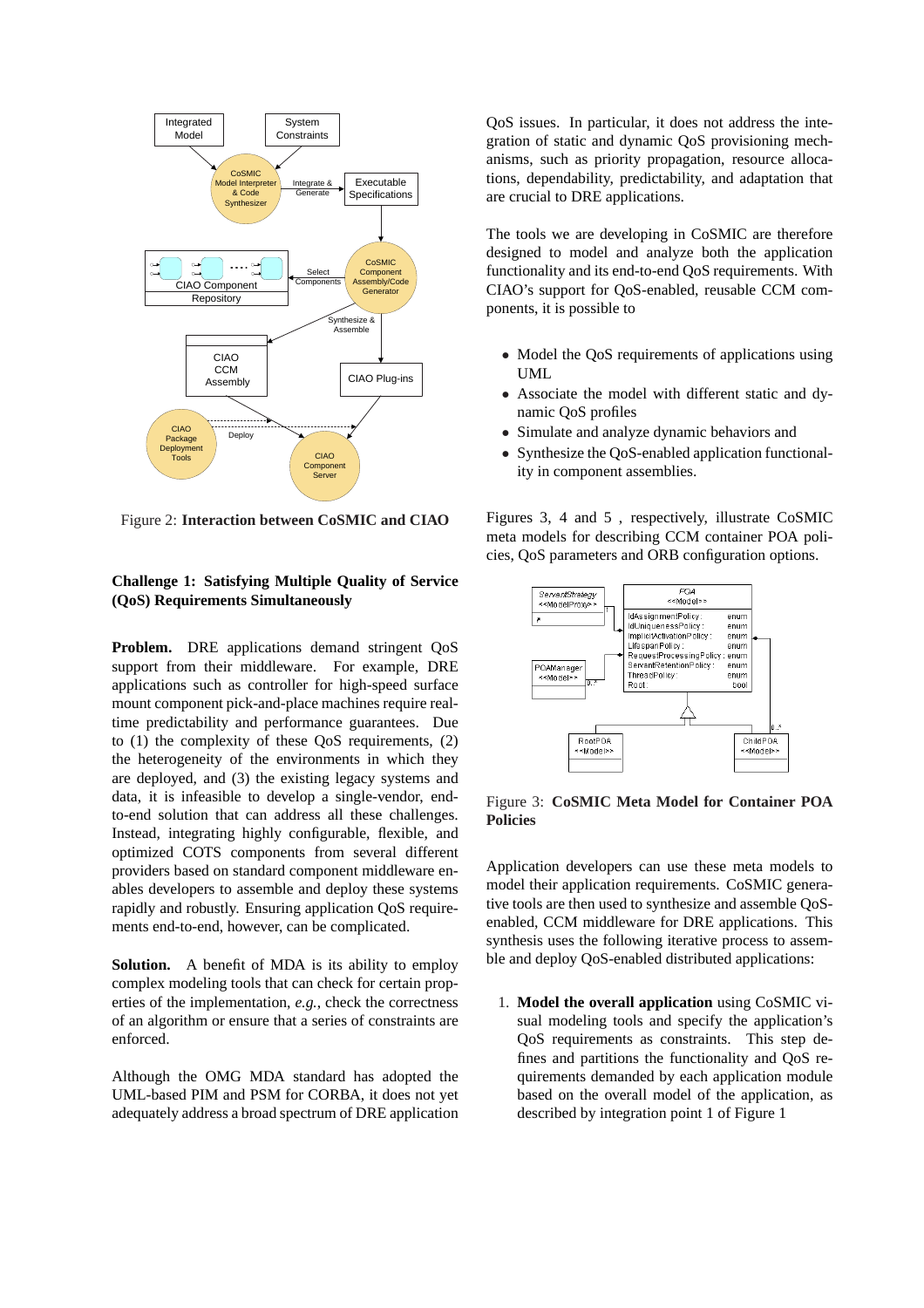

Figure 5: **CoSMIC Meta Model for ORB Configuration**



Figure 4: **CoSMIC Meta Model for QoS**

- 2. **Compose component servers** using CoSMIC component server composition tools to combine component assemblies by mixing and matching existing off-the-shelf components and partitioning or defining the functionality of new components, as needed, as shown in Point 2 of Figure 1. The metadata in a component assembly also contain QoS requirements for each components that the composition tools derived from the model.
- 3. **Model and synthesize components**—If new component implementations are needed from the previous step, each can be modeled by using CoSMIC's

modeling tool. CoSMIC's component implementation synthesizer will generate the actual implementations based on the models, as indicated by integration point 4 of Figure 1.

- 4. **Validate and simulate applications** via CoSMIC tools that check whether an application composition implements its model definitions correctly.
- 5. **Deploy the resulting system for testing and tuning** via tools that fine-tune CIAO's OoS requirements for assemblies. Later iterations of this process can use these adjustments as feedback to improve the overall system model.

## **Challenge 2: Addressing Accidental Complexities in Integrating Software Systems**

**Problem.** QoS-enabled component middleware, such as CIAO, provides libraries of reusable, configurable components that can be used to assemble and deploy QoS-aware DRE applications. However, a naive approach to assemble and configure these components can yield components with incompatible, non-interoperable QoS requirements, thereby increasing accidental complexities. Manual assembling components and configuring their QoS requirements are tedious and error-prone, which adversely affects application lifecycle costs and time-to-market. Moreover, to ensure these requirements are met end-to-end across a DRE application, component servers often explicitly require complex policies